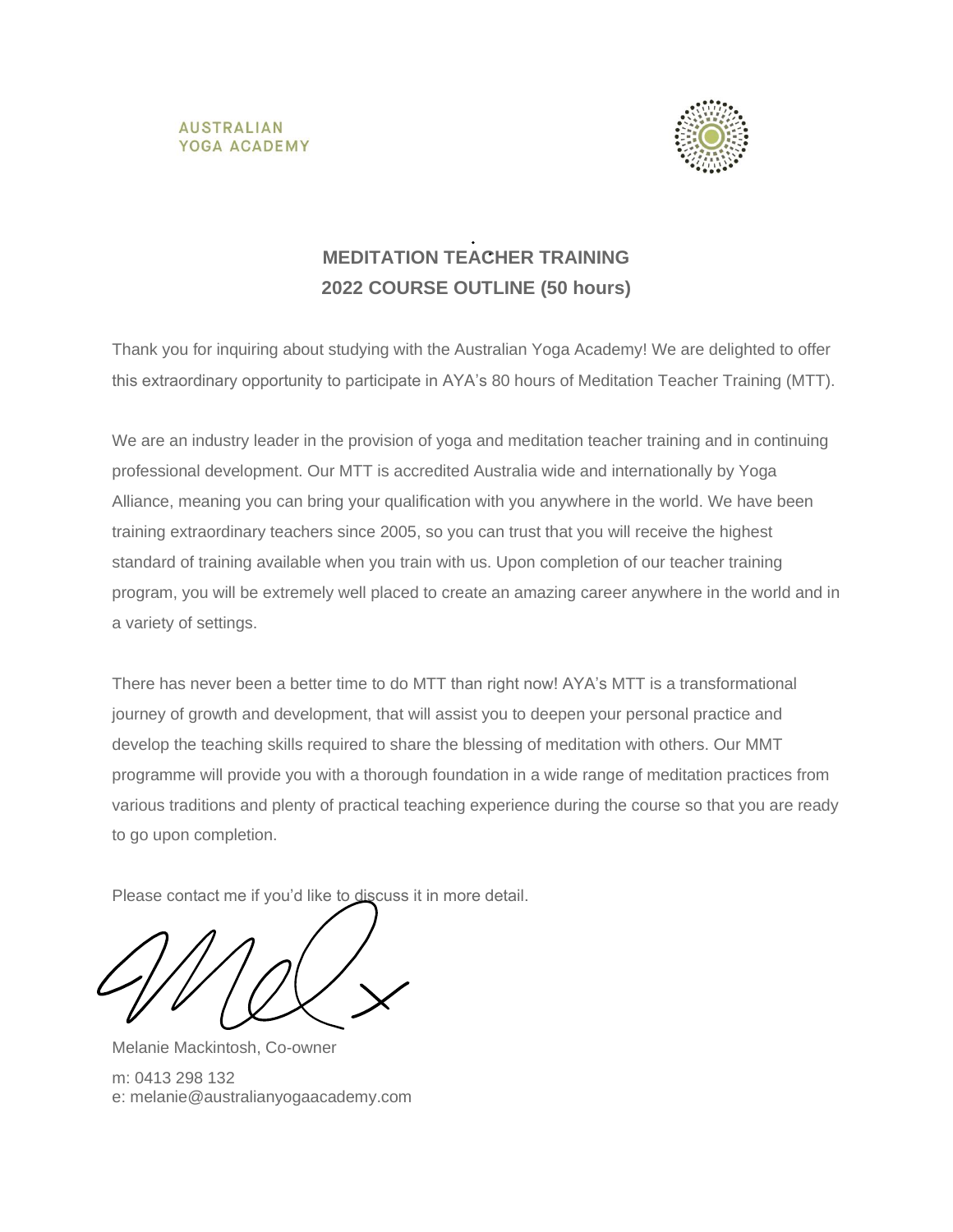



### **MTT Modules**

The following modules of study will be covered:

#### **History & Philosophy of Meditation**

Together we will explore the origins and migration of meditation practices from the Eastern Wisdom traditions through to contemporary modern-day secular practices. Touching upon philosophical concepts and aspects of Buddhist thought through the practices of Shamatha and the Four Foundations of Mindfulness we can observe the important roles in which attention and introspection play in both non-secular and secular meditation practice.

#### **The Science of Meditation**

For millennia meditation practitioners have delved inwards, investigating the nature of phenomena, body and mind asserting astonishing discoveries relating to both the physical and non-physical aspects of existence, some of which are now shared by quantum physics. Over recent decades, scientific inquiry has continued to unveil the remarkable benefits of meditation, enhancing aspects of our behavior, emotional regulation and mental well-being, as well as improving, repairing and rewiring immune and brain function. With insights such as these, we now see the interfacing of meditation practice within therapeutic and clinical settings.

### **The Psychology of Meditation**

This module will help you gain a rich understanding of how the brain works, changes, and responds to different experiences and environments. Diving into the fast-growing neuroscience that leads our way into discovering meditation tools and techniques that have been taught in Buddhist traditions for thousands of years.

#### **Mindfulness Meditation**

A practice in expanding and deepening the quality of attention we give to things. This module focuses on learning thoughts, emotions and sensations as impermanent phenomena through lived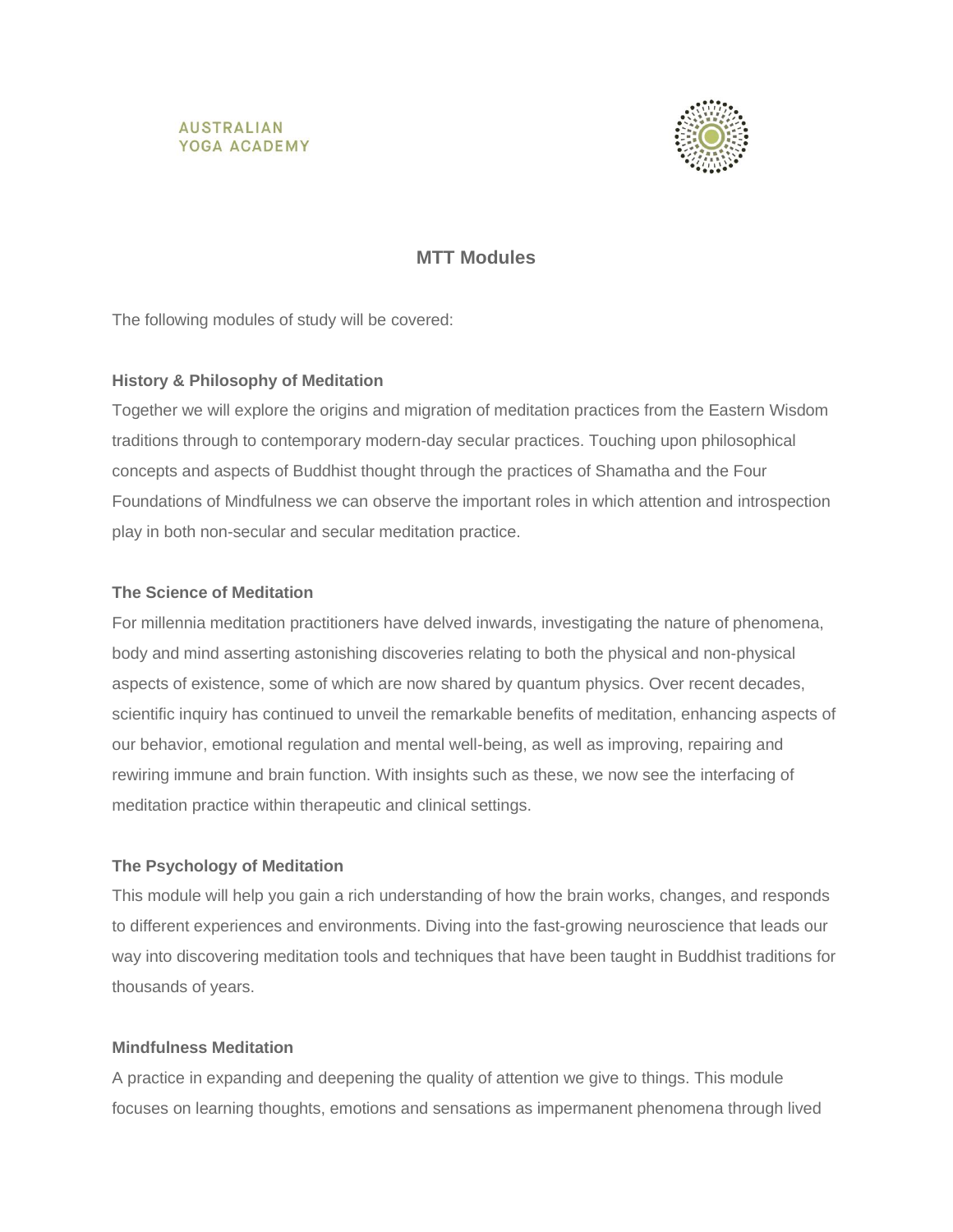#### **AUSTRALIAN** YOGA ACADEMY



experience and as a way of guiding students into the present moment. Evidence-based theory will guide us in our development of noticing distraction and coming back to present moment experiencing.

#### **Compassion Based Meditation Practices**

*"All the suffering there is in this world arises from wishing our self to be happy. All the happiness there is in this world arises from wishing others to be happy."* The Way of the Bodhisattva –Shantideva

Residing at the heart of both traditional and secular practices, compassion is not necessarily about cultivating the soft stuff. Compassion requires attention, it is fierce, courageous, active and vital to cultivate it for oneself also. Traditional practices of Metta Bhavana (Loving-Kindness) and Karuna Bhavana (Compassion) will be explored alongside an investigation into self-compassion within secular practices.

#### **Movement Based Meditation**

A practice in authentic movement, that which is guided by body impulses and spontaneity vs technique and alignment. This module is a side step from formal movement, a way to practice the art of letting go of self-judgment and self-criticism, to step into a more nurturing, holistic space of deep body wisdom.

### **Sound and Breath Meditation**

Our Meditation Teacher Training will include a beautiful sound and breath module where we will work with a variety of practices, ranging from mindful breathing and pranayama/breath control, to freeing the breath and voice. Students will have the opportunity to explore sound via mantra and chanting, sound vibration, using music and the natural voice as a doorway to silent presence. We will work on integration and overcoming blocks, as we take a trauma-informed approach to facilitation and holding space with compassion.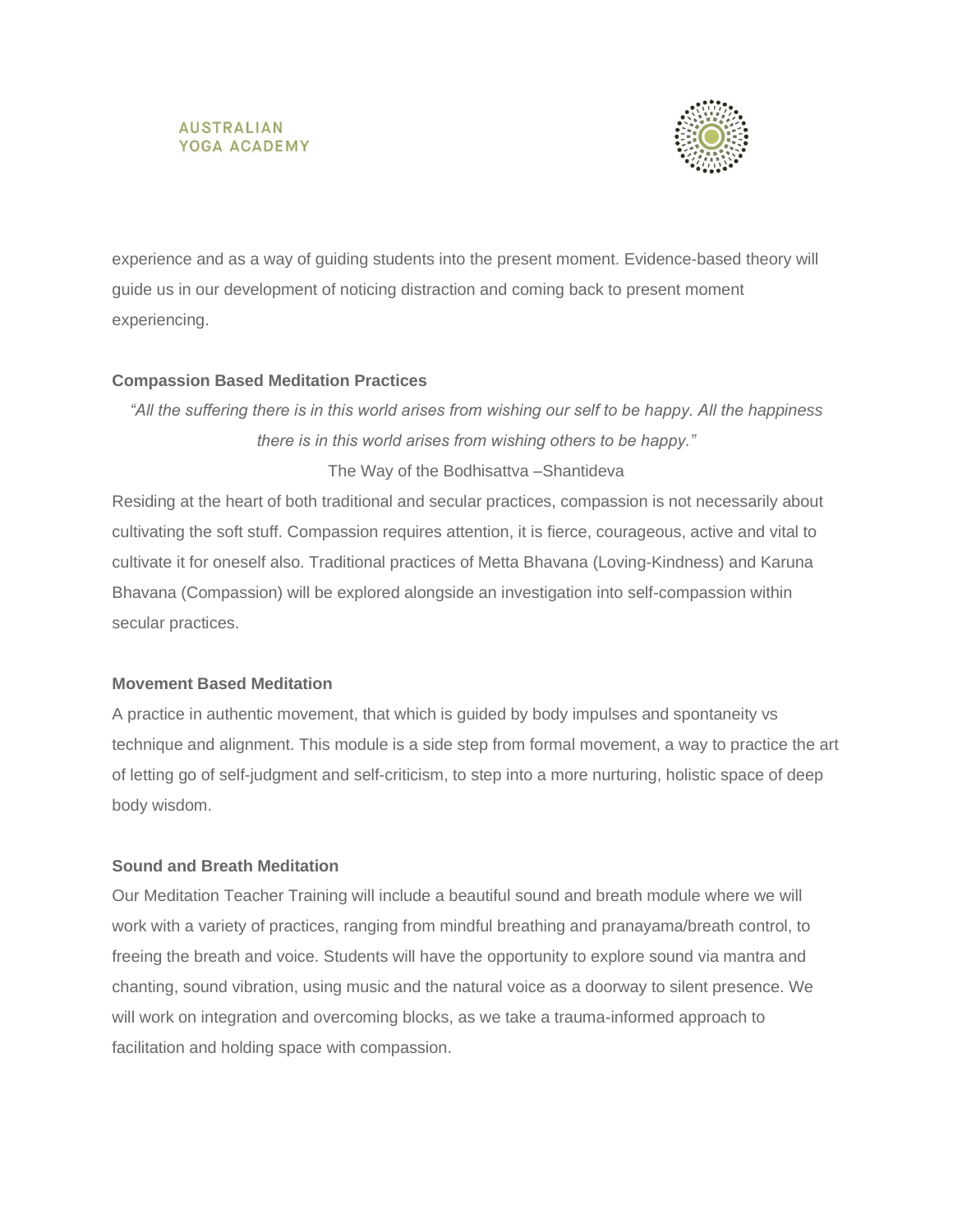



#### **Teaching Skills and Practices**

In this module we will explore some rich and profound skills to teach Meditation authentically directly from your heart to theirs. A great teacher touches people's heart. Feeling confident in your own presence, posture, voice, language, and intention. Finding the right balance between delivering a message and allowing stillness, quietness and space be their own teachers too. Learning how to hold space to others is an art.

### **Teaching Rounds, Inquiry and Practice**

In these modules you will have plenty of opportunity to practice teaching to the group, do lots of your own practice and inquiry.

#### **Home Practice**

The final component of the course is your home practice. We recommend 20-30 minutes of practice per day for the duration of the course. The minimum requirement is 25 hours of personal practice.

# **AYA's MTT Lecturers**

AYA's MTT is led by the talented Ben Dix, Mykah De Rose, Wendy Praud and Beata Heymann. You can read their bios here:<https://australianyogaacademy.com/lecturers/>

### **MTT Entry Requirements**

Anyone can do our Meditation Teacher Training. We do recommend however that you have done at least some meditation practice before you enrol to get the most out of the course.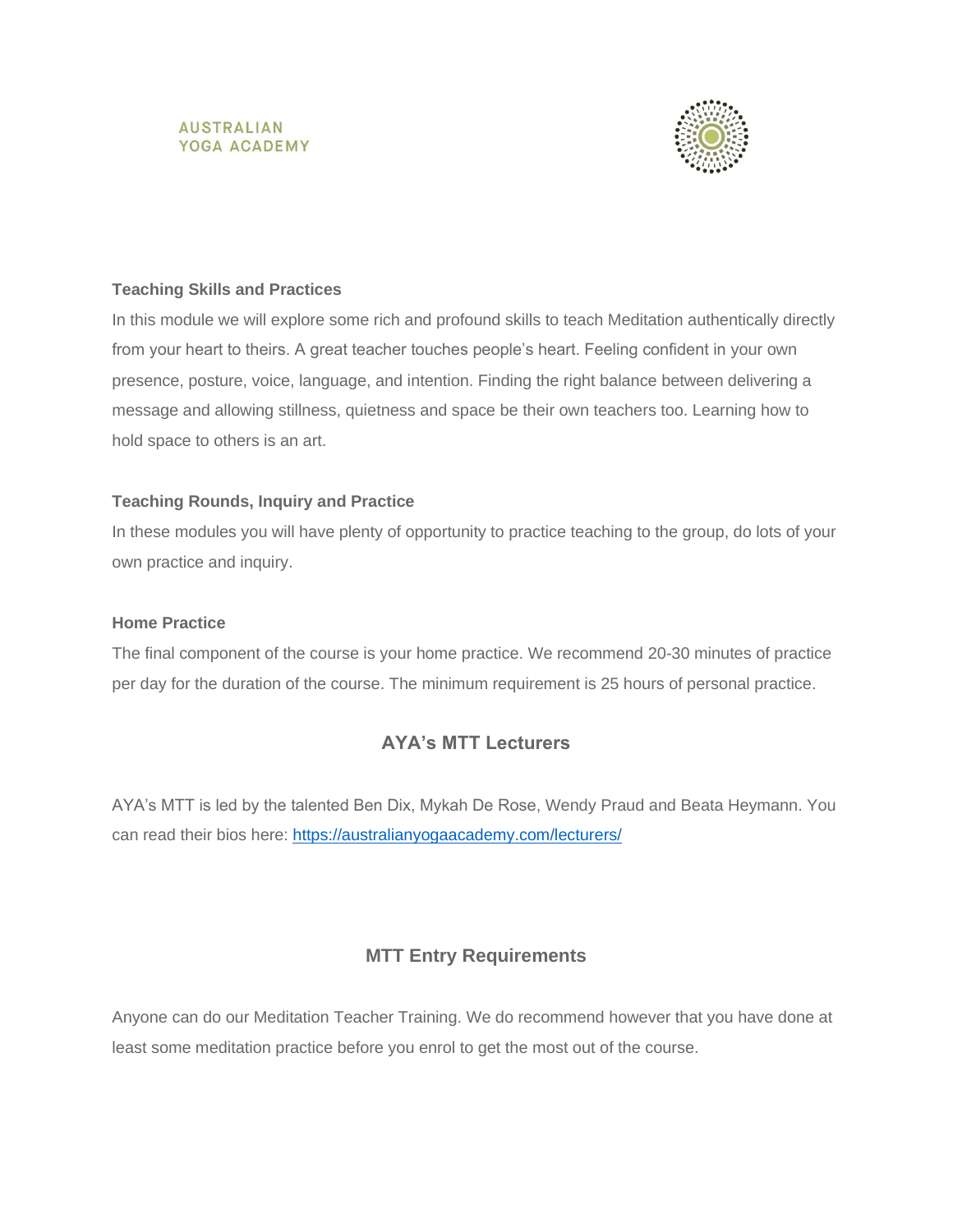#### **AUSTRALIAN** YOGA ACADEMY



If you are electing to participate via Zoom, you must have high quality internet access and a quiet study space where you will largely be uninterrupted during lecture times.

# **Course Delivery & Dates**

Location: Australian Yoga Academy, 42 Clifton Street, Prahran

Mode of Study: In person and livestream via Zoom. Zoom participation is available so that those who live far from Melbourne may participate and to help those who can't attend in-person due to illness or requirements to isolate.

2022 Lecture Dates:

Induction/meet & greet: 3pm-5pm on Sunday 8th May 2022 (Zoom only)

Weekend Lectures: 9:30am – 6pm each day (face-to-face or on Zoom) May 14th & 15th June 4th & 5th July 17th

Weekday lectures: 6pm-10pm (Zoom only) Wed 25<sup>th</sup> May and 22<sup>nd</sup> June

To successfully complete the MTT Program, you may miss only one lecture. Please note, that the Teaching Rounds lectures must be attended to successfully complete this course, as this is where you demonstrate your teaching skills.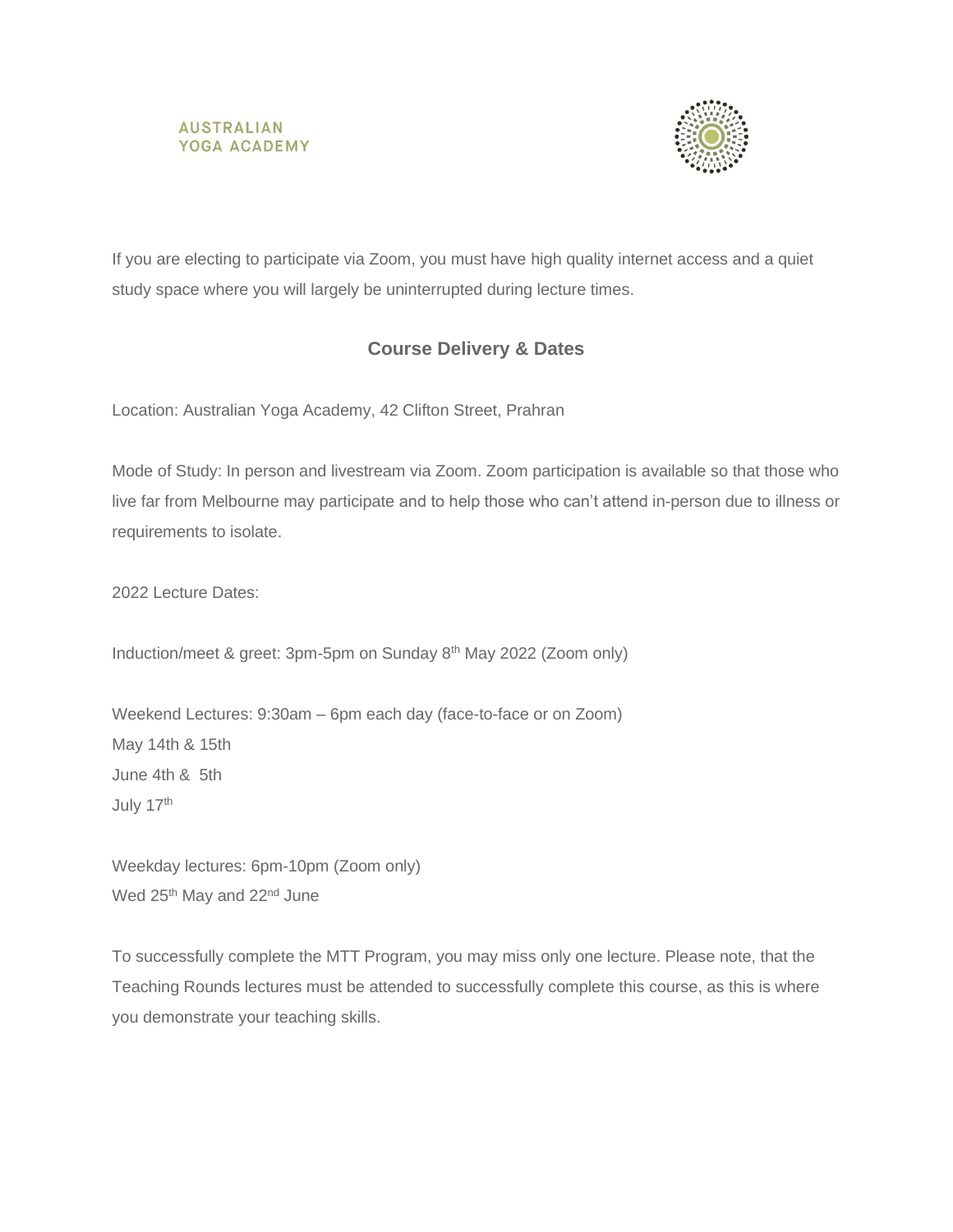



# **Investment & Enrolment**

Full Price: \$1450 Early bird until 14 April 2022: \$1250 AYA Grads/TT's: \$1250

Please contact me if you would like to organise a payment plan.

Tuition fees includes a membership for the duration of your training, providing access to all yoga and meditation classes on the normal class schedule either in person or via Livestream. You will also have access to AYA Online, our bank of pre-recorded classes.

To enrol, please email me at [melanie@australianyogaacademy.com](mailto:melanie@australianyogaacademy.com) or call me on 0413 298 132 and I will confirm places available and provide payment information.

# **Covid-19 Safe Practices**

To attend face-to-face lectures and classes at AYA, you must show proof of double vaccination status or valid exemption, as per the Victorian Government requirements.

- In line with Covid-19 safe practices, please help us with the following:
- Use the QR Code every time you visit the studio.
- Wash your hands or use hand santiser when you arrive at the studio, after eating, after bathroom breaks and regularly throughout the day.
- Wear a face mask whenever you are not on your mat. You may remove it once you are on your mat.
- Bring your own yoga props where practicable. If you are planning on using studio equipment, please use anti-bacterial wipes to clean all props before and after use. Please bring a large towel to cover bolsters and other soft props.
- Bring your own water bottle and/or keep cup.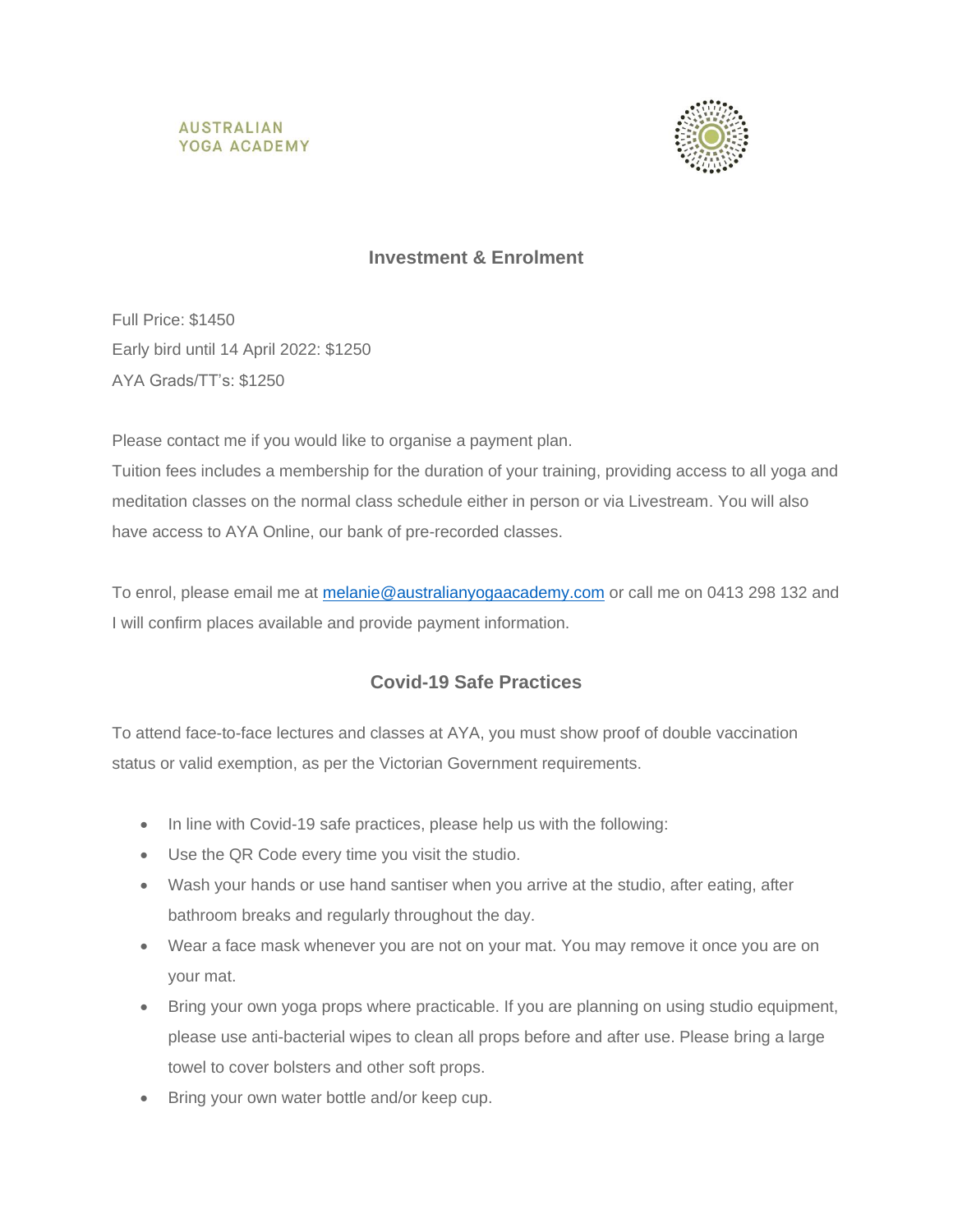



- Space yourself out at least 1.5 metres from your fellow students.
- Do not linger in groups at break times.
- Stay at home if you're not well or have been caring for someone who isn't well or you are a known close contact. Advise me if this is the case and we will make sure that you are able to connect with the lecture via Zoom.

### **Implications of Covid-19 on your Training**

We have all experienced great hardships as a result of Covid-19. The impact of lockdowns on the yoga industry has been significant, however, we have used these opportunities to learn about online learning and to practise our skills in delivering yoga classes in a Livestream capacity, such as on Zoom. Zoom (and the like), are undoubtedly part of our world now, and we will not ignore this technology in our training.

Unless otherwise scheduled, all lectures are designed to be held face-to-face, however, lectures will also be held concurrently via Zoom because:

- we may have students joining us from outside of Melbourne
- students may be isolating, but still able to attend lecture
- students may be unwell, but still able to attend lecture
- students may be caring for others who are unwell, but are still able to attend lecture

You are entitled to attend lectures in real time, via Zoom or in person, and both modes of study contribute towards your attendance.

Unless we are directed into a government enforced lockdown, all lectures will be available face-toface in the studio. In the case of enforced lockdowns, teacher training will continue via Zoom. Training will be uninterrupted because of lockdowns and there is no option to defer your training due to lockdowns.